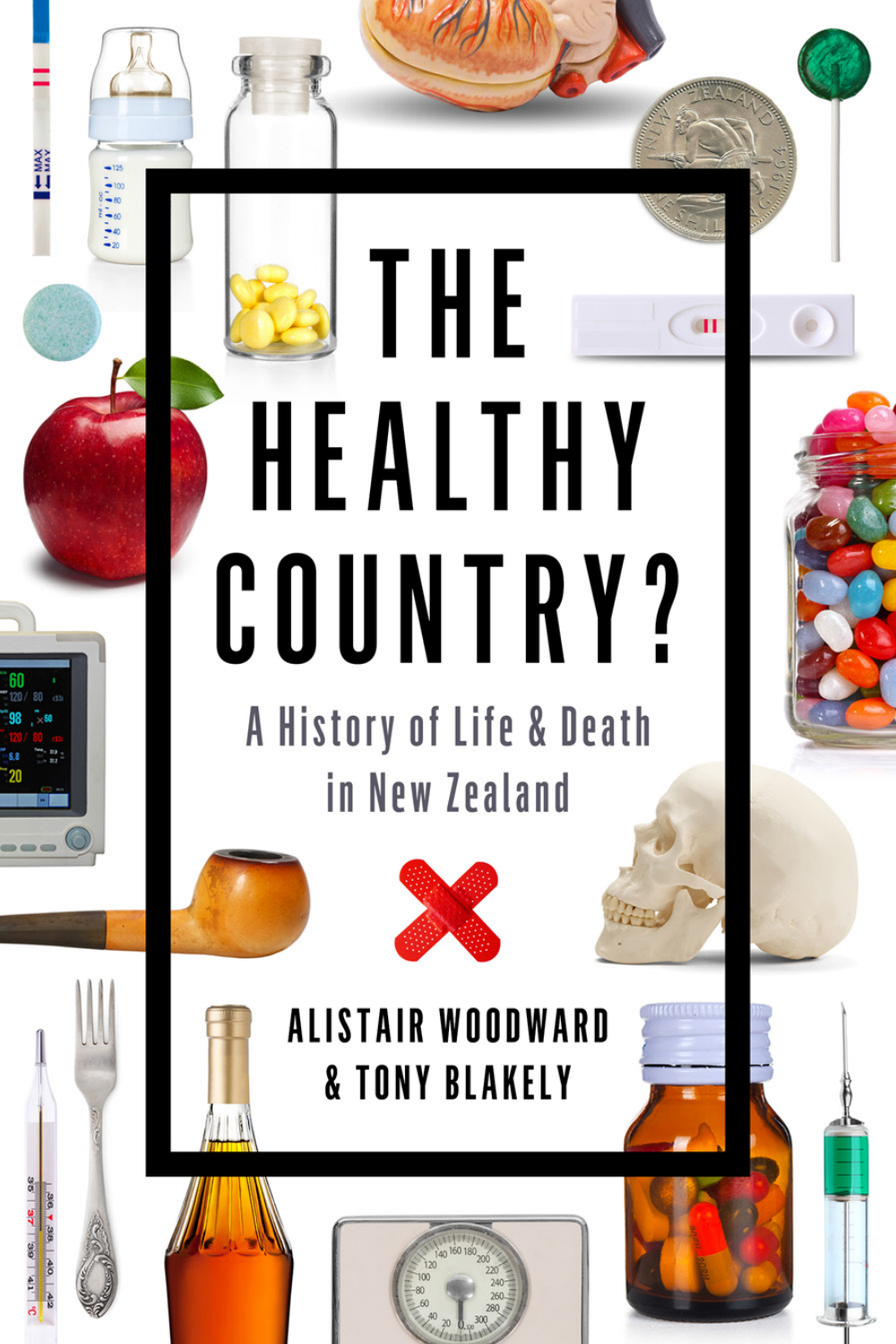## **The extraordinary story of life and death in Aotearoa New Zealand from first Māori settlement to the twenty-first century.**

Did Maori or Europeans live longer in 1769? How did Pākehā New Zealanders become the healthiest, longest lived people on the face of the globe – and why did Māori not enjoy the same life expectancy? Why was New Zealanders' health and longevity surpassed by other nations in the late twentieth century? Through quantitative analysis, presented in accessible graphics and lively text, the authors answer these questions by analysing the impact of nutrition and disease, immigration and unemployment, alcohol and obesity, medicine and vaccination. The result is a powerful argument about why we live and why we die in this country (and what we might do about it). *The Healthy Country?* is a decisive contribution to current debates about health, disease and medicine – and important reading for anyone interested in the story of New Zealanders.



Alistair Woodward is professor of Epidemiology and Biostatistics at the School of Public Health at the University of Auckland and Tony Blakely is professor of Public Health at the University of Otago, Wellington. The authors have published widely in the international literature on public health issues—from smoking and cycling to the connections between socio-economic status and health.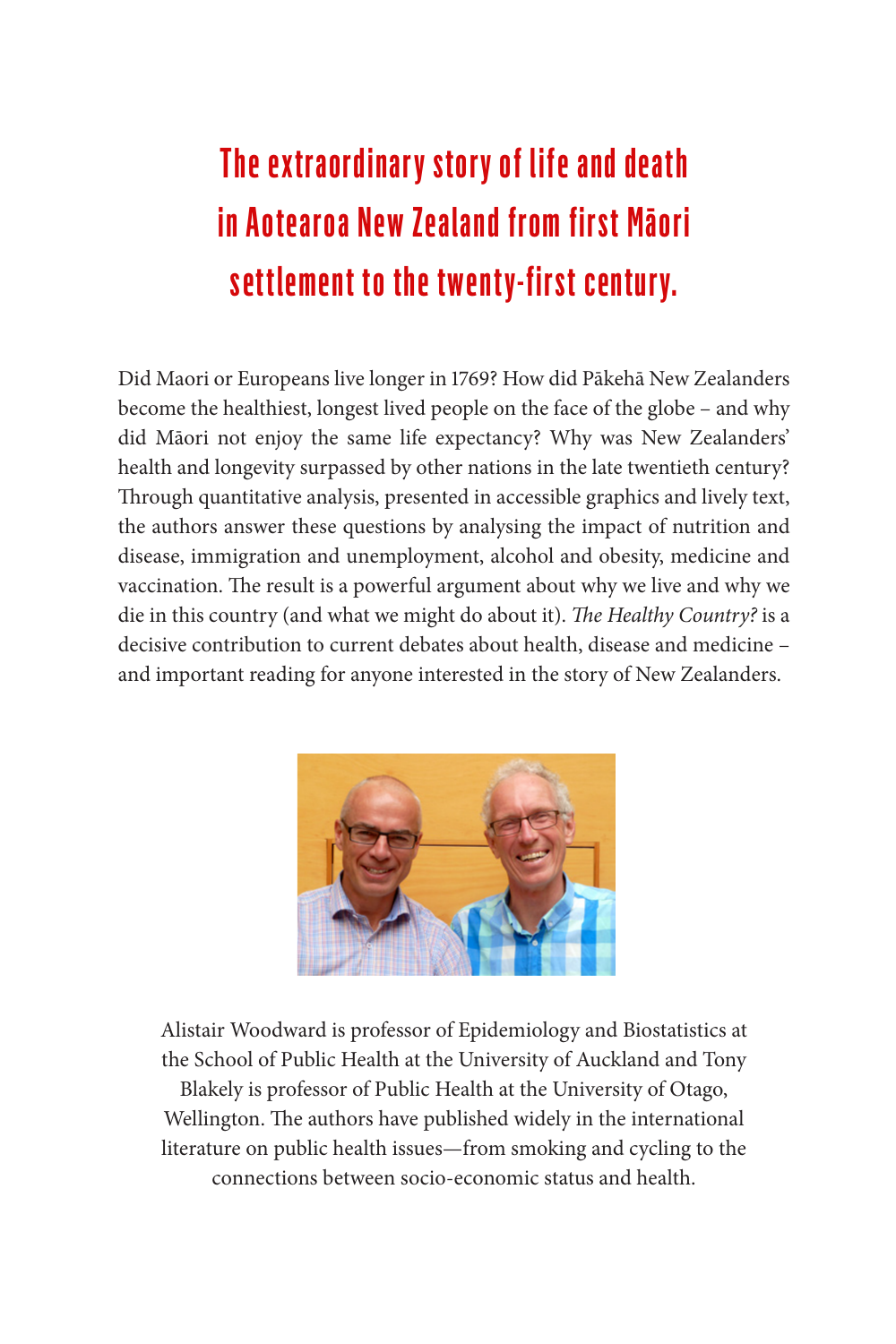# **Contents**

Preface

Acknowledgements

#### Introduction

1: Before Cook: The long history of human longevity

2: Māori majority: the first hundred years after Cook

3: 'The healthiest on the face of the globe':

non-Māori from 1860 to 1940

4: Decline and recovery: Māori from 1860 to 1940

5: Post-World War II: Convergence

6: Mortality divergence: 1980 to 2010

7: Summing up, looking forward

Conclusion

References

Index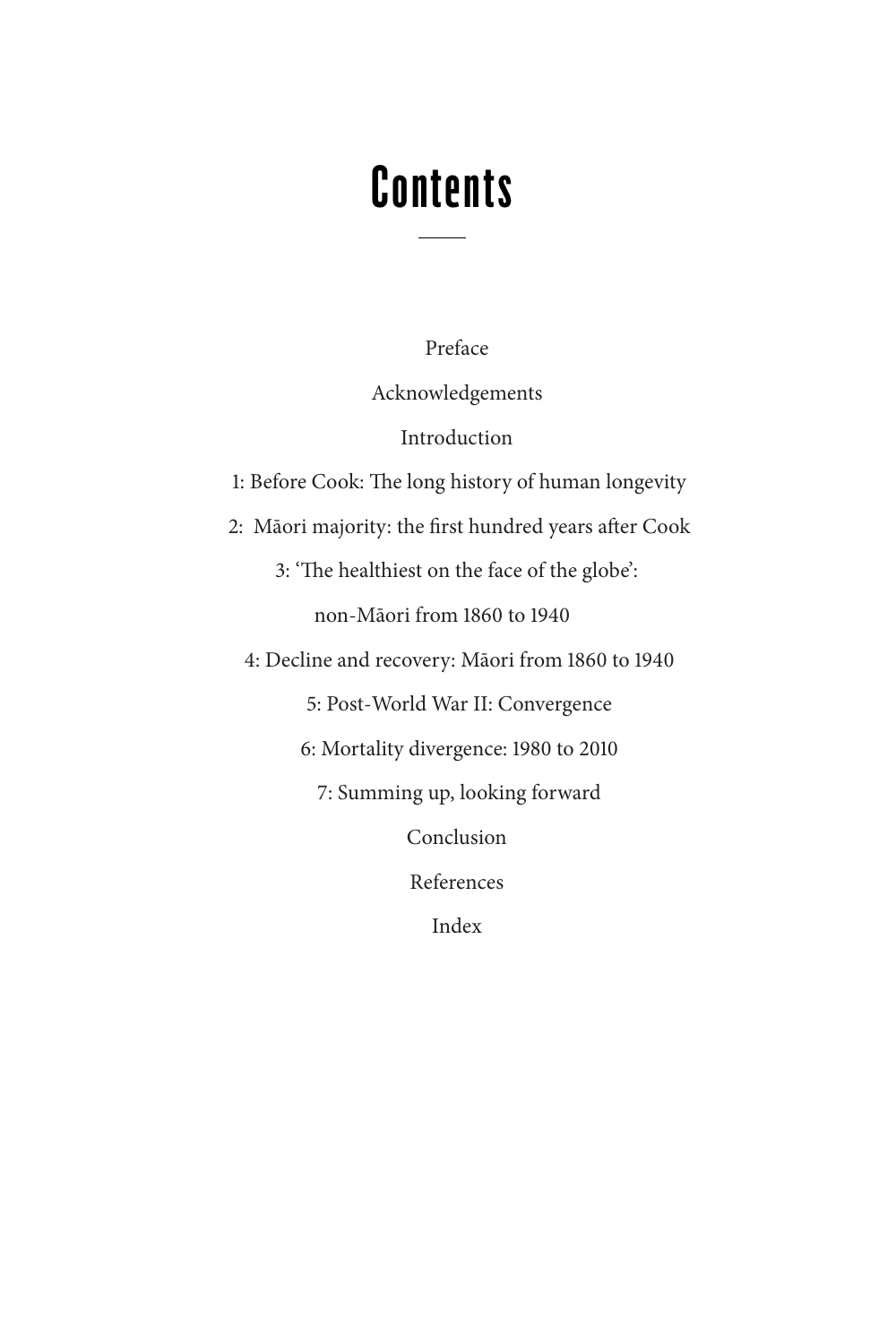# **'The Healthiest on the Face of the Globe'**

## **Non-Māori from 1860 to 1940**

*. . . the climate is most temperate and exceedingly healthy. Fruits and flowers of every description are to found there in abundance and since house rent . . . is most reasonable . . . all the advantages of a natural sanatorium at the most reasonable rate imaginable.158*

In this period non-Māori life expectancy was the highest in the world, principally due to very low mortality in infancy and childhood. European settlers in New Zealand were indeed 'the healthiest on the face of the globe', but why?

Four reasons stand out. First, immigration was the dominant demographic force in this period, and new settlers were drawn commonly from rural and relatively healthy regions of Britain. Selection processes, mostly informal, tended to accentuate the better-than-average health status of those who travelled from Europe. Second, the new settlers benefited from aspects of the New Zealand environment. A plentiful and protein-rich diet, lack of crowding and scarcity of health-damaging industry stand out as likely contributors to (relatively) low mortality. Third, in the late 1800s fertility reduced earlier among New Zealand women than elsewhere, leading both to improvements in maternal health and lower child mortality (as more time and resources were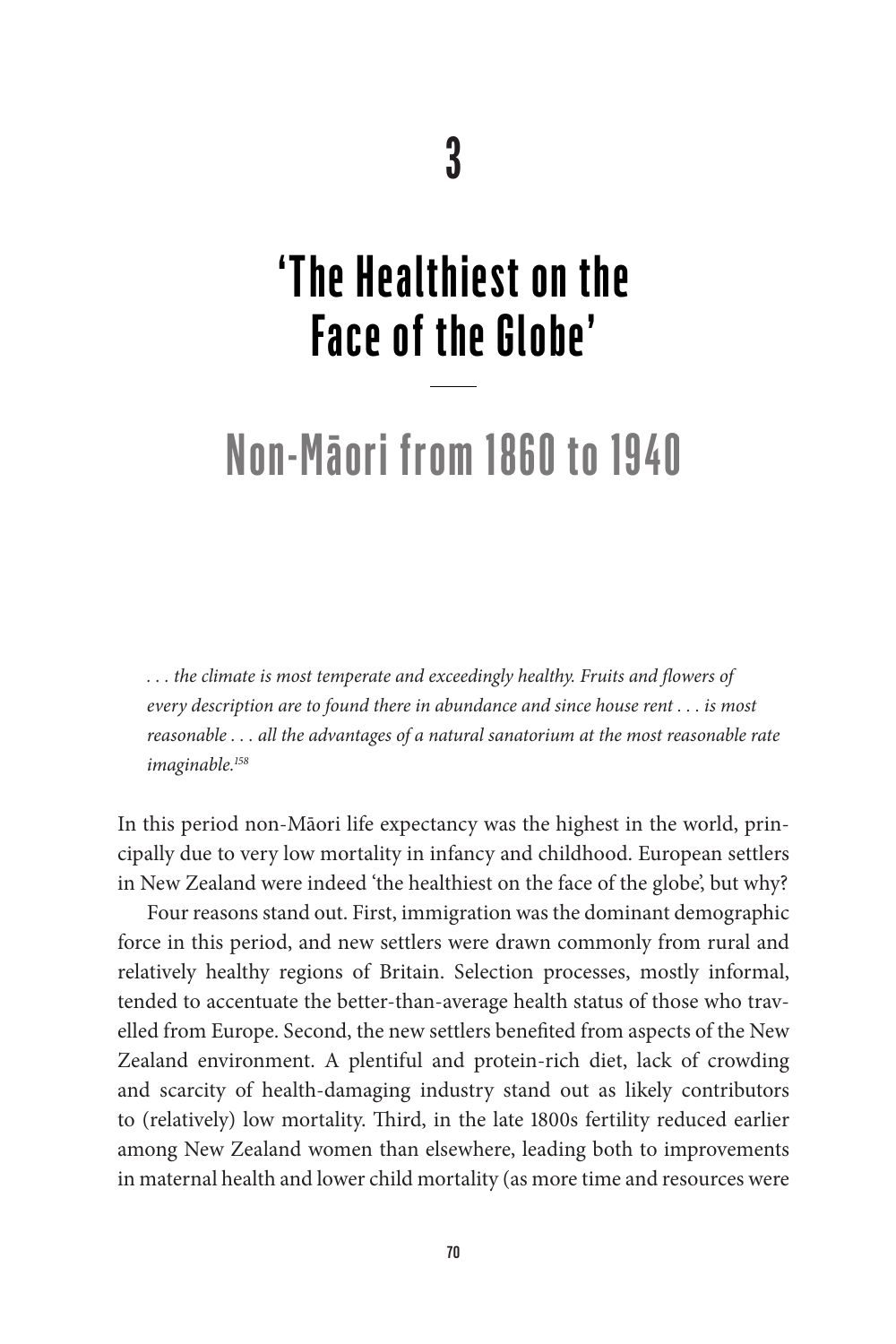available to each child). Fourth, colonisation transferred health-generating resources such as land from Māori to non-Māori: put simplistically, one group's gain was at another's expense.

Other factors played a part in pushing New Zealand non-Māori to the top of the world rankings, but we believe they were less important. Public health measures such as sanitation and protected water supplies were introduced, on average, no earlier in New Zealand than elsewhere. Child-health programmes, including the Plunket movement, and strong public health legislation were twentieth-century innovations and therefore cannot explain low mortality in the preceding century, but they may have helped New Zealand retain world-leading life expectancies up to World War II. Medical services probably made little difference to longevity until the 1940s, as coverage of the population was patchy, and anyway treatment for the diseases that were most common and most serious was seldom effective. There is no consistent shortrun association between economic indicators and mortality decline. At times during this period, New Zealand had the highest GDP per head of population in the world, but the country also experienced severe economic depressions during the 1880s–90s and 1920s–30s. Perturbations in trade, employment and national wealth made no perceptible difference to the continuous improvement in life expectancy.

This was a time of radical transition in New Zealand. The population pendulum swung abruptly in favour of non-Māori, and land and other natural resources passed from indigenous ownership to the new regime. Farmers cashed in a stock of ecological credits, applying disruptive agricultural methods to virgin soils to obtain (short-lived) high yields. Then came the value-add of refrigeration, and the agricultural dividend is now the basis of a global food industry. Finally, it is notable that this period of New Zealand settlement featured a strong egalitarian ethic and a relatively equal distribution of resources (among the non-Māori population), and we argue this led to larger health gains from public investments than would have been the case otherwise.

In 2002 the journal *Science* published a paper entitled 'Broken limits to life expectancy'.159 The authors had searched death registers around the world to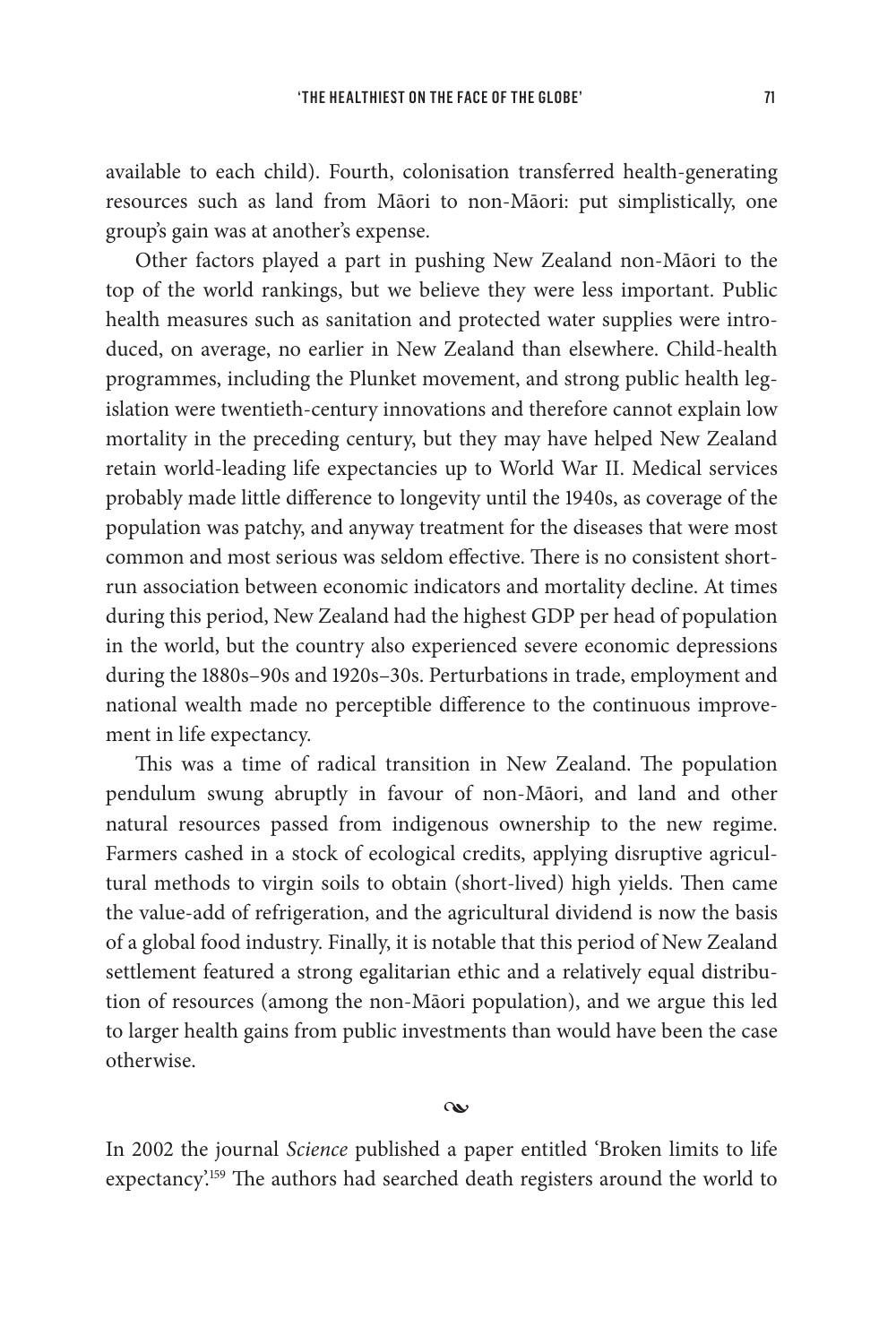#### THE HEALTHY COUNTRY THE HEALTHY COUNTRY

identify the highest recorded life expectancies for men and women, for each year from 1840 to 2000. What they found was an impressive advance, from about 45 years life expectancy at birth in 1840 to a maximum at the beginning of this century of about 85 years. Even more startling is the extraordinary linearity of the graph. The rise in record human longevity proceeded in a regular fashion for 160 years: there had been no sign of a slowing in the year-to-year improvement. The slope of the line had been flatter for men than women, although this changed recently in many countries, and as a result the gap between the sexes was reduced. Another paper, published in 2009 and adding a further seven years of data to the graph, showed that the trends continued unabated.160Doblhammer et al. 2009

On the graph were marked the countries that had reported the worldleading life expectancies in each period. Sweden and Japan are two countries that have commonly reported the (on average) longest-lived men and women, and recently Iceland has assumed the highest rank for men. But New Zealand had its turn as the leader of the pack. Between 1870 and 1940 New Zealand non-Māori men and women enjoyed the lowest mortality in the world.

*Science* was not the first to break the story. In 1882, Alfred Newman, physician and gentleman scholar, read a paper to the Wellington Philosophical Society in which he claimed this country was 'yet the healthiest on the face of the globe.<sup>161</sup> Newman pointed out that the crude mortality rate was half that in England, and this was only partly explained by the younger population in New Zealand. He cites an actuary, Mr James Meikle, who had constructed a life table based on the first national census in 1874, and who observed 'an exceedingly light rate of mortality' equivalent to a discount of 8 to 10 per cent on the standard (English) life insurance premiums. Newman wasn't the only one toasting the good health of the colonisers. A local newspaper from the same period claimed conditions in New Zealand were so good that new settlers died only of drowning or drunkenness.

This chapter will investigate the nature and possible causes of low mortality among non-Māori. For the first time (in this book) there is scope for the heavy machinery of demography and epidemiology to get to work. Registration of non-Māori births and deaths began in 1848, but was not compulsory until 1858. Coverage was patchy at first, but the quality of the death records was much improved after 1876, when extra information was required at registration.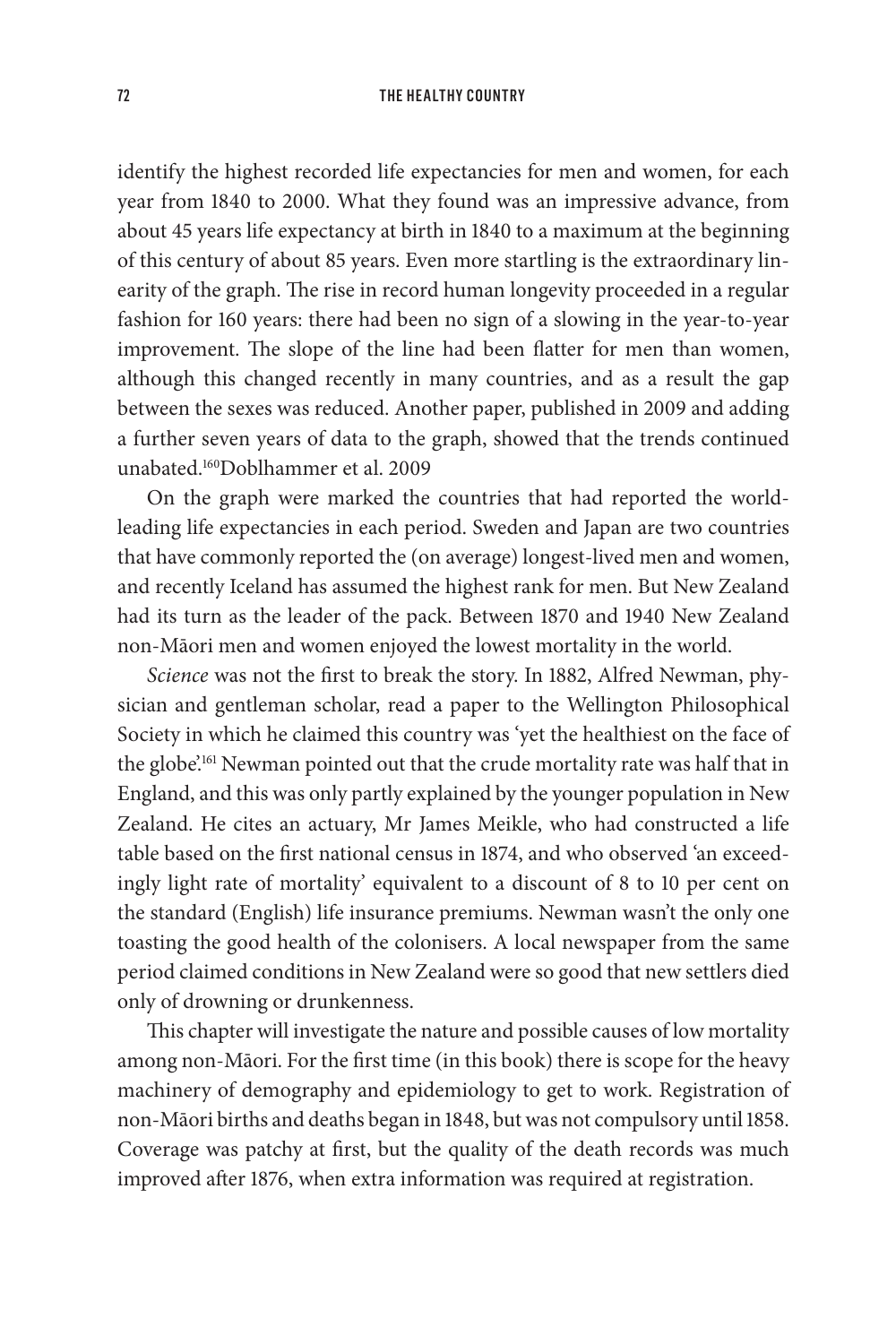### from 1860 to 1940, to 1940, to 1940, to 1940, to 1940, to 1940, to 1940, to 1940, the Māori (which are discussed in  $\mathbf{C}$ **Summing up, we have some perspective**  $\blacksquare$  for leading to  $1860$ , and on the far right hand side of the far right hand side of the far right hand side of the far right hand side of the far right hand side of the far right hand side of the far right hand sid **looking forward**

estimates for the 'best country in the world' from Oeppen and Vaupel159 prior

0 n<br>1 infectious disease mortality replaced by non-communicable disease – in parbegram settlers. During the twentieth century, mortanty decime for Ma<br>owed the standard epidemiological transition, with falling infant 40 European settlers. During the twentieth century, mortality decline for Māori were tion of migrants, lack of crowding, and progressive social policies. Maori table from 1870 to 1940 due to the wealth of natural resources, health selec-80 In this chapter we return to the main themes of the book, and sum up the youth mortality that were achieved elsewhere, and New Zealand was slow to control cardiovascular disease compared with other high-income countries. Non-Māori male were excluded from, and in some ways paid for, the demographic success of<br>European eattless. During the twentieth contumn mentality dealing for Māgri. followed the standard epidemiological transition, with falling infant and Māori female ticular, cardiovascular disease – as the major impediment to low mortality. during the 1980s and 1990s. At the beginning of the twenty-first century, we have returned to rapid gains in life expectancy, but this is due now to falls in Source: See sources for Figure 2. Additionally, 'England and Wales' data for the period 1861–86 are from the death rates among 65-and-older people – and increasingly among those 85.  $\mathbf{v}$  are estimates by the authors, and address, at the effects of the effects of the effects of the effects of the effects of the effects of the effects of the effects of the effects of the effects of the effects of t years and older. central findings. New Zealand non-Māori were top of the longevity league After World War II New Zealand did not keep up with the gains in child and Māori life expectancy steadily gained on non-Māori life expectancy – except

These observations raise many questions: 'How much longer can this rate of increase in longevity go on for?' 'Is it ethical?' 'Should we worry more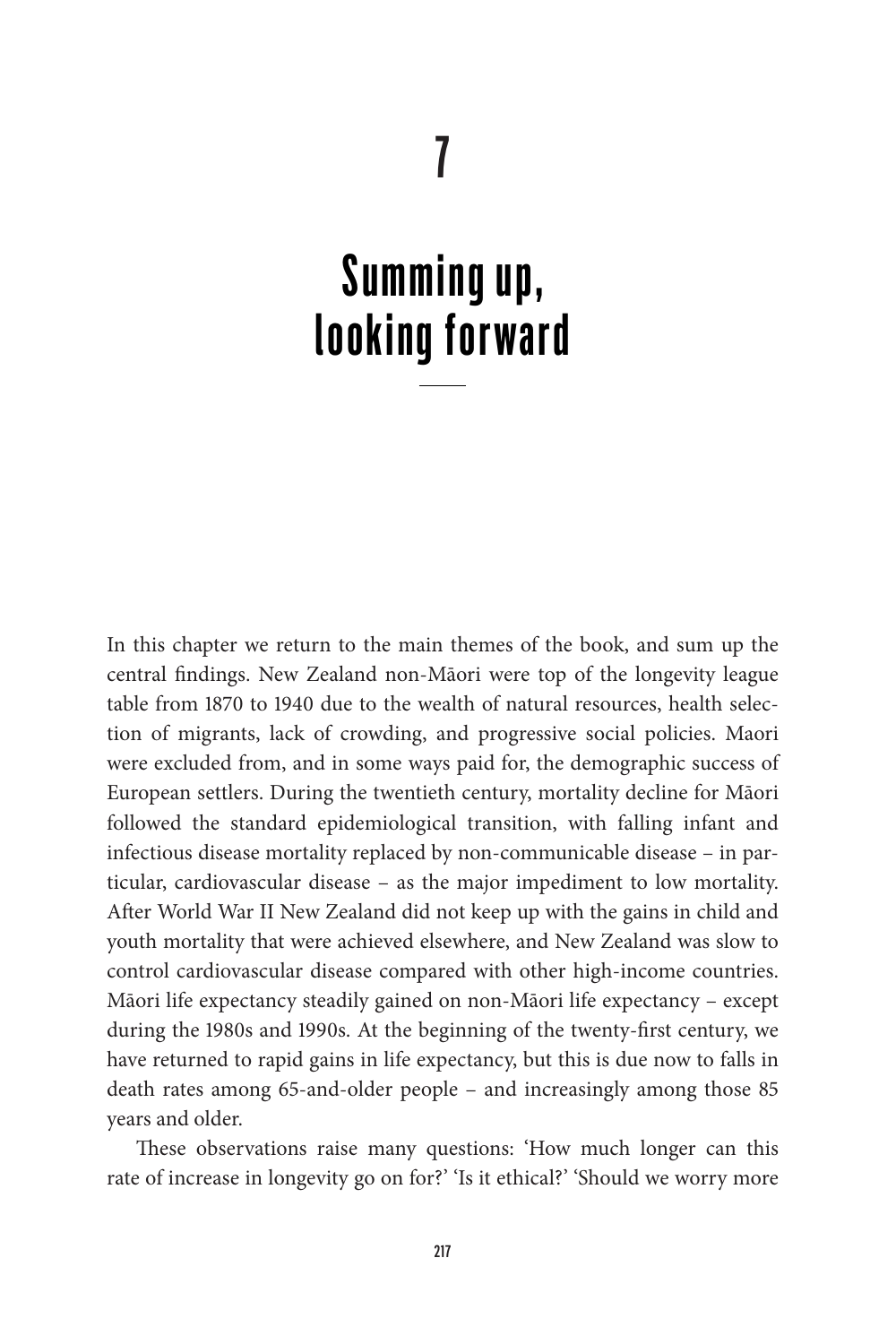THE HEALTHY COUNTRY SUMMING THE LOOKING FORWARD UP, LOOKING FOR WARD IN THE REALTHY COUNTRY

about quality of life and reducing inequalities?' 'Can we sustain longer lives?' Biologically, it is plausible that mortality decline will continue – but not indefinitely. There will be strains on society over the next 50 years as more elderly people require support, but the prospects are not necessarily gloomy. As life expectancy increases, so too will healthy life expectancy, and this means more years of independent and productive 'retirement'. Sustainability refers not just to budgets and health services – there are also environmental costs to growing populations on the present patterns of consumption.

We anticipate that the increases in life expectancy and health life expectancy will continue. To cope with this, the age of retirement will need to rise, workforce expectations must change to make better use of what older people can provide, and modes of living (for all ages) must adapt to a much smaller environmental footprint.

#### MORTALITY DECLINE: MAIN FINDINGS, EXPLANATIONS AND IMPLICATIONS – THE NEW ZEALAND STORY

Ever since first landing, non-Māori living in New Zealand have experienced relatively low mortality. Why? We think it was a mix of good luck and deliberate choices. Good luck came in the form of rich natural resources, an advantaged place in the British Empire, the timing of European settlement and the momentum of the settler boom. Deliberate interventions that sustained decline in mortality include almost a century of egalitarian social policy, a relatively efficient health-care system, strong child-health programmes and effective public health regulation.

After European contact, Māori life expectancy crashed. This was caused initially by infectious disease and – to some extent – warfare. Then, after annexation, the major vectors of poor health and high mortality included loss of land, loss of culture and poverty. Within a hundred years the Māori population was reduced to perhaps a sixth of the number of people who were present when Cook landed. However, recovery at the end of the nineteenth century was even more rapid than the fall. In part, we believe it was the passage of time and biological and social adaptations to the infectious diseases that had caused heavy loss of life. General improvements in living conditions were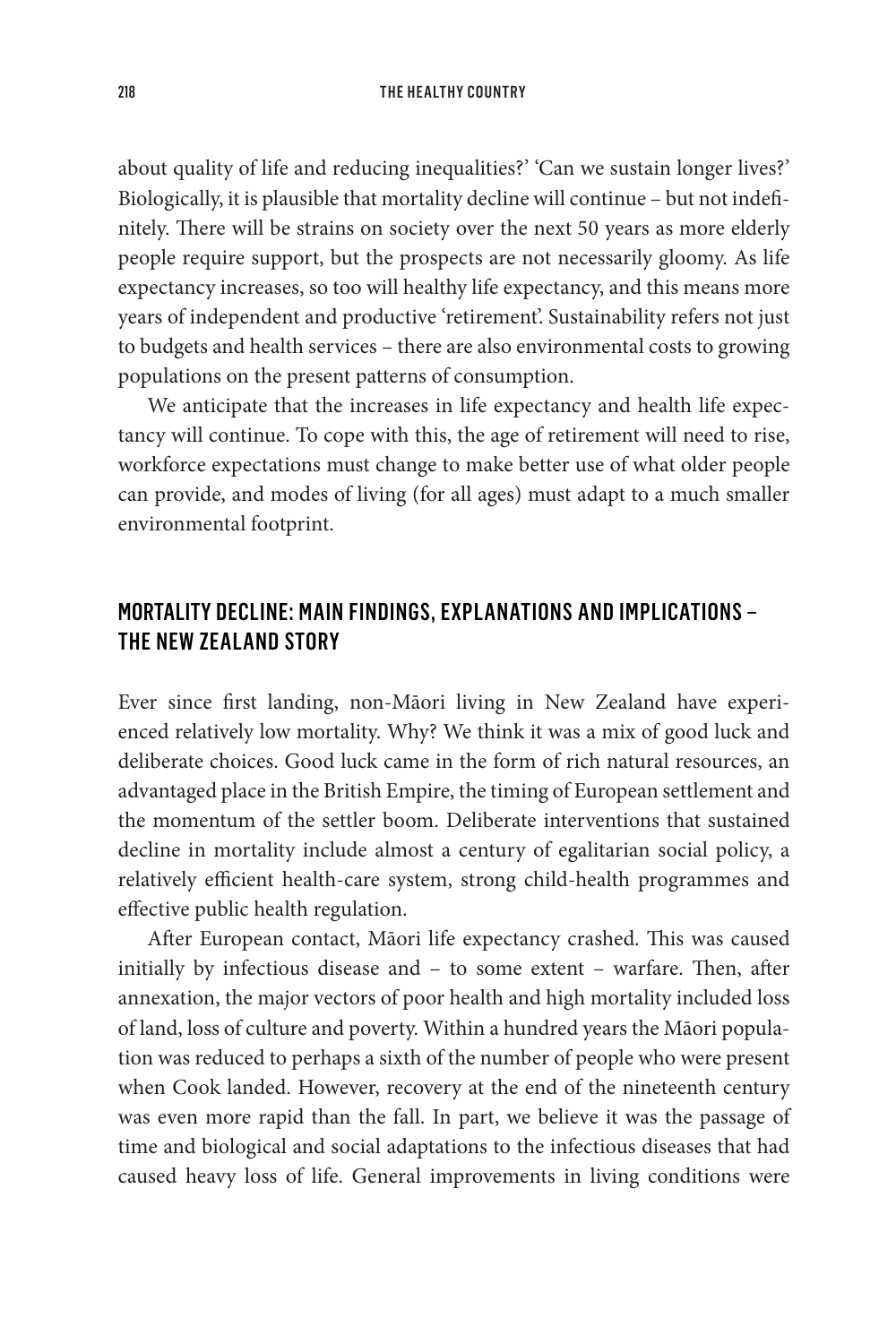important and so were the public health advances of the early 1900s. There was defining leadership provided by Māori politicians and health professionals who represented new ways of thinking about illness, medicine and disease prevention. According to Belich, Māori resistance and recovery were marked by 'eager, adaptive and innovative engagement with the things and thoughts of Europe'.78 Ngata, Carroll, Pomare, Buck and others enabled Māori to benefit from twentieth-century developments in organised health care.

Over the course of New Zealand's history the major causes of improvement in life expectancy have varied from one period to another. Diet (adequate caloric intake), standard of living and family size had the greatest effects in the nineteenth century; organised public health programmes and regulations and improved socio-economic conditions contributed in the first half of the twentieth century; and reductions in smoking, better diets and life-saving treatments added to the gains from public health prevention in the second half of the twentieth century.

Non-Māori life expectancy increased by two years every decade in the last century, and Māori life expectancy increased by three to four every decade – on average. If this long-run trend is maintained, the gap in life expectancy between Māori and non-Māori will be closed by 2040, the two-hundredth anniversary of the Treaty of Waitangi. On this projection, the female period life expectancy would be 90 years, and the life expectancy for males would be close to 85 years. However, this is very much a glass-half-full interpretation: since 1991, the Māori and non-Māori lines in the New Zealand life expectancy graph (see the beginning of the last chapter) have been converging much more slowly. Based on what has happened in the last 20 years, it will take to calendar year 2200 before Māori reach non-Māori male life expectancy (at what seems a highly improbable 144 years of life expectancy) and until 2080 before females converge (at a more comprehensible average lifespan of 99 years).

#### *Life expectancy is increasingly driven by mortality at older ages*

As we saw in the last chapter, it is reduction in older age mortality that is now responsible for increases in life expectancy. In New Zealand, between 1960–62 and 2010–12, the expectation of life if you reach the age of 80 has risen from 5.5 to 8.5 years for men, and from 6.4 to 9.8 years for women, according to the period life tables from Statistics New Zealand. This corresponds roughly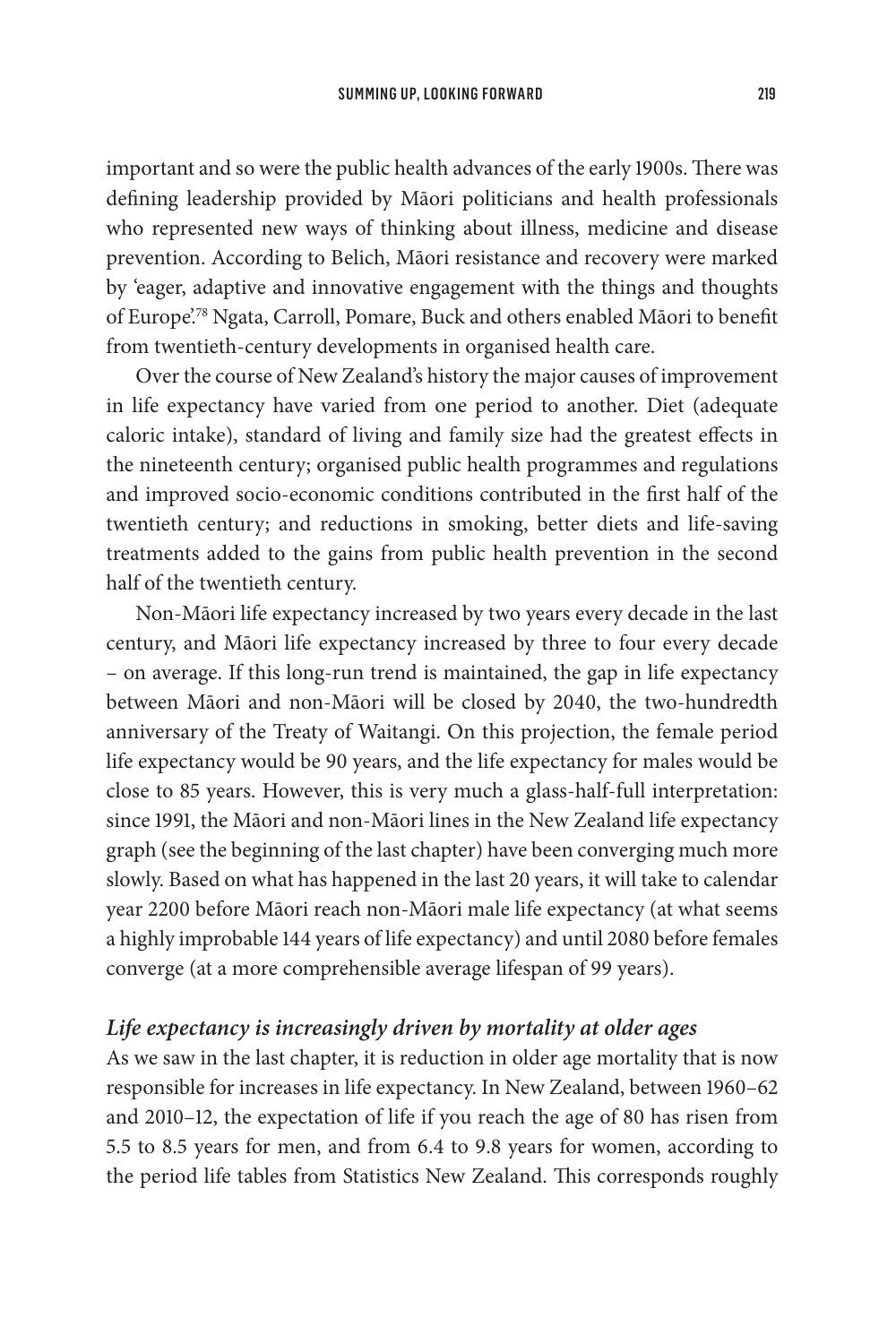220 STATE HEALTHY COUNTRY SUMMING THE HEALTHY COUNTRY

to a 2.5-fold increase in the chance of living from 80 to 90 (from about 14 per cent to 37 per cent for males, and from 21 per cent to 47 per cent for females). The number of persons aged 100 years and over increased roughly ten-fold between 1960 and 2010, although the absolute numbers are still small (Statistics New Zealand estimate there were 400–500 New Zealanders aged 100 years or more in 2011).387

Overseas the picture is similar. Mortality among 80- and 90-year-olds is falling in most high-income countries, although Denmark, the Netherlands and the United States were exceptions in the early 2000s.<sup>388</sup> But the levelling off in the long-term decline in death rates in these three countries was temporary, and most likely due to the tobacco epidemic passing through those populations. Projections based on present-day life expectancy fail to take account of the steep decline that has occurred in smoking rates in younger birth cohorts (particularly, men born since 1950). When these groups move into the ranks of the elderly, we expect that mortality amongst persons aged 80+ will resume its long-term decline, tempered possibly by the rise of obesity. Because peak smoking rates occurred later for women than for men in the US, mortality in older men will decline more quickly than for women of the same age in the near future, and the gender gap in life expectancy in the US will shrink.<sup>389</sup>

According to projections released by Statistics New Zealand in 2012, period life expectancy for males is forecast to rise to 84.3 years in 2036 and 88.1 years in 2061 (median mortality assumption, 90 per cent uncertainty interval in 2061 85.2–90.5). For females, the projected increase is to 87.3 years (2036) and 90.5 years (2061), 90 per cent interval in 2061 88.2–92.4.390 But there is good reason to believe average life expectancy for men and women born in the twenty-first century will in fact be greater than this.

The numbers we have used refer to the average years of life for a group if it experienced the age-specific death rates that apply at one point in time. We pointed out at the start of the book that this is an artificial measure, simply a convenient way of summarising rates in a given calendar year. The actual life expectancy of a group of children born in, say, 2000, depends not on the death rates of young adults and the elderly that apply in the year 2000, but on the mortality rates that are experienced in the future, i.e., based on the whole-oflife experience of a generation (cohort) of people. This measure, the cohort life expectancy, will be greater than the period life expectancy if mortality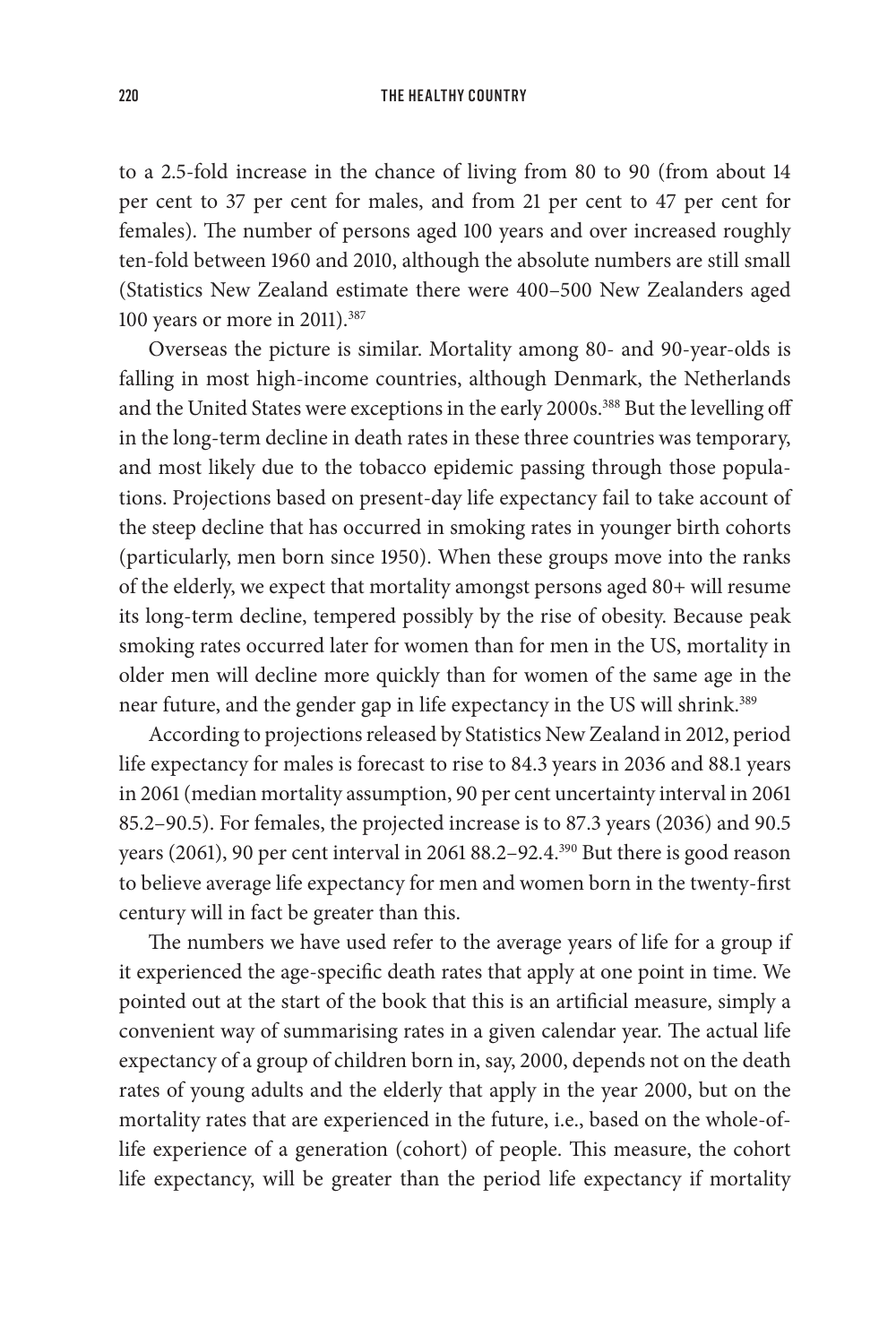decreases over time; the opposite applies obviously if chances of survival in the future decline.

In the early 1930s, the life expectancy at birth for non-Māori New Zealanders was calculated (using the period approach) to be about 65 for men and 68 for women. In fact, the average life expectancy of males and females born at that time is close to 69 and 75 years, respectively. The explanation for these differences is the improvements that took place in the second half of the twentieth century in mortality rates for the middle-aged and elderly.168

If the improvements in mortality rates continue in the future, then we know that period life expectancy will continue to under-estimate actual survival probabilities. What is less certain is how big the gap between period and cohort life expectancies will be. If the force of mortality decreases over time at a constant rate, there will be a straight-line improvement in period life expectancy, and improvement in cohort life expectancy will also be linear, although increasing at a faster rate.<sup>391</sup> This is consistent with what has been observed. Between 1870 and 1920, 'best practice' period life expectancy across the world for females increased by 2.8 years per decade, compared with an increase of 4.3 years per decade for cohort life expectancy.392 Based on trends in age-specific mortality since 1977, Statistics New Zealand has estimated that a male born in 2011 will live on average 90.2 years (90 per cent confidence interval 86.3–94.0), and a female 92.9 years (90 per cent confidence interval 89.3–96.2).392

A widely cited paper claims that if the fall in death rates in middle-toold age continues on its present trajectory, more than half the babies born since 2000 in low mortality countries are likely to celebrate their 100th birthdays.<sup>160</sup>Doblhammer et al. 2009 Note that this figure refers to the median age of death, which is greater than the mean when the distribution of age at death is skewed towards younger ages. But it is important also to reflect on whether the present trajectory can really be sustained, since the reduction in mortality rates in middle and older age groups will need to accelerate through this century if a straight-line improvement in life expectancy is to continue. This is not impossible, but is perhaps improbable. A more restrained estimate (but one that is still outside the range of the Statistics New Zealand projections) from the UK Office for National Statistics is that about a third of babies born in 2012 in that country will survive to age 100 years.<sup>393</sup>